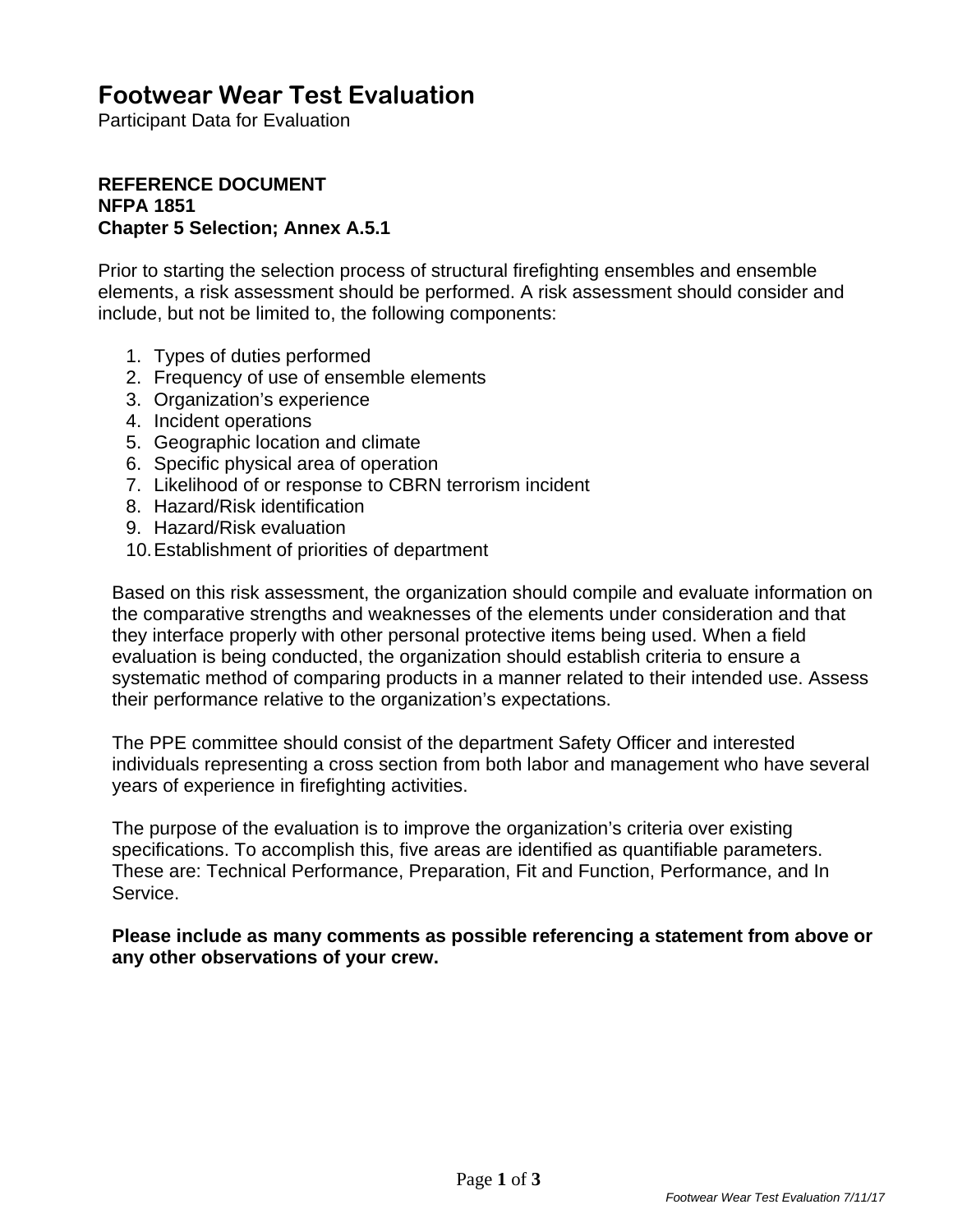# **WEAR TEST EVALUATION DOCUMENTATION FOOTWEAR**

| <b>Department Name:</b>                       |              |                                       |  |
|-----------------------------------------------|--------------|---------------------------------------|--|
| Evaluator:                                    |              |                                       |  |
| Form Completed By:                            |              |                                       |  |
| <b>Evaluation Start Date:</b>                 |              | Evaluation<br><b>Completion Date:</b> |  |
|                                               |              |                                       |  |
| <b>Application:</b>                           | □ STRUCTURAL | □ PROXIMITY                           |  |
| Manufacturer:                                 |              |                                       |  |
| <b>Manufacturer Model:</b>                    |              |                                       |  |
| Manufacturer<br><b>Identification Number:</b> |              |                                       |  |
| Manufacture Date:                             |              |                                       |  |

# **SAFETY INSPECTION**

| --- - -<br>-<br><b>ING</b><br>-<br>. . | <b>DACC</b><br>. .<br>ט∪ר | <b>FAIL</b><br>$\mathbf{A}$<br>∟ור |
|----------------------------------------|---------------------------|------------------------------------|
| $- \cdot$ .<br>-<br>⊢it                |                           |                                    |

# **FOOTWEAR BASIC FUNCTIONALITY**

| <b>RATING</b>                            | <b>Best</b> | Good | Acceptable | Poor | Unacceptable |
|------------------------------------------|-------------|------|------------|------|--------------|
| <b>SCORE</b>                             | Ø           |      |            |      |              |
|                                          |             |      |            |      |              |
| Rate footwear interface with trouser.    |             |      |            |      |              |
| Rate ease of donning.                    |             |      |            |      |              |
| Rate ease of doffing.                    |             |      |            |      |              |
| Rate footwear stability during a 25 foot |             |      |            |      |              |
| run.                                     |             |      |            |      |              |
| Rate footwear comfort after 20           |             |      |            |      |              |
| minutes.                                 |             |      |            |      |              |